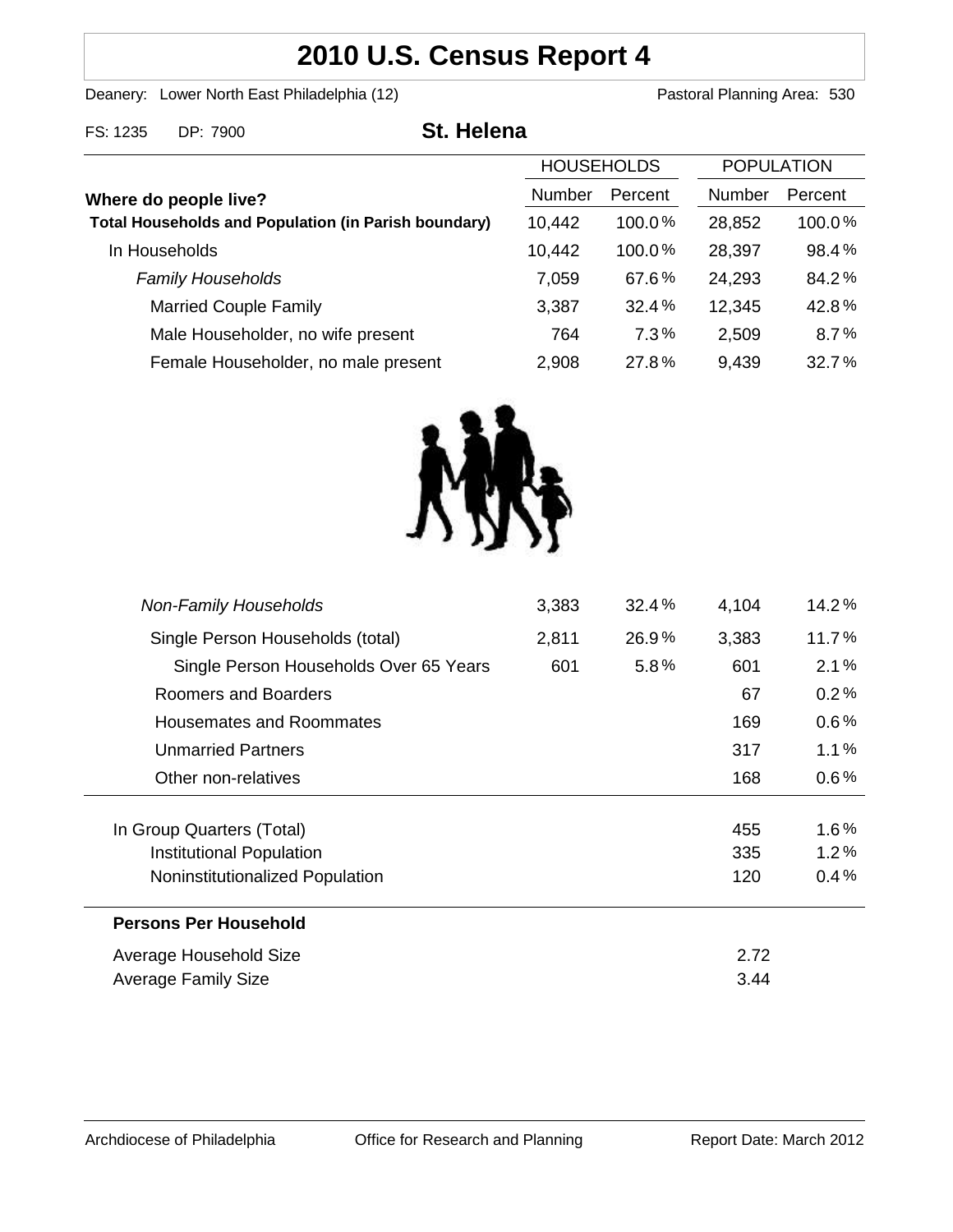# **2010 U.S. Census Report 4**

Deanery: Lower North East Philadelphia (12) Deanery: Lower North East Philadelphia (12)

FS: 1235 DP: 7900 **St. Helena**

|                                                      |                | <b>POPULATION</b>      |  |
|------------------------------------------------------|----------------|------------------------|--|
| Where do Children - Under Age 18 Live?               | <b>Number</b>  | Percent                |  |
| Total Children - Under Age 18 (in Parish boundary)   | 7,416          | 100.0%                 |  |
| In Households                                        | 7,414          | 100.0%                 |  |
| Householder or spouse is under 18                    |                | 3<br>0.0%              |  |
| With Related:                                        |                |                        |  |
| Married-Couple Family                                | 2,736          | 36.9%                  |  |
| Male Householder, No Wife Present                    |                | 533<br>7.2%            |  |
| Female Householder, No Husband Present               | 2,600          | 35.1%                  |  |
| <b>Other Related Householder</b>                     |                | 349<br>4.7%            |  |
| <b>With Non-Relatives</b>                            |                | 147<br>2.0%            |  |
| <b>Grandparent Householder</b>                       | 1,046          | 14.1%                  |  |
| In Group Quarters                                    |                | 0.0%<br>2              |  |
| Institutionalized population                         |                | 0.0%<br>0              |  |
| Noninstitutionalized population                      |                | $\overline{2}$<br>0.0% |  |
| Where do Adults - Age 65 and Older - Live?           |                |                        |  |
| Total Adults - Age 65 and Older (in Parish boundary) | 2,634          | 100.0%                 |  |
| In Households                                        | 2,361          | 89.7%                  |  |
| Family Households:                                   | 1,636          | 62.1%                  |  |
| Is Householder or Spouse                             | 1,192          | 45.3%                  |  |
| With Other Relative Householder                      |                | 112<br>4.3%            |  |
| With Non-Related Householder                         |                | 23<br>0.9%             |  |
| is Parent                                            |                | 9.3%<br>245            |  |
| is Parent-in-Law                                     |                | 2.4%<br>64             |  |
| In Non-family Households:                            |                | 27.5%<br>725           |  |
| Male Living Alone                                    |                | 218<br>$8.3\%$         |  |
| Male not Living Alone                                |                | 39<br>1.5%             |  |
| Female Living Alone                                  |                | 382<br>14.5%           |  |
| Female not Living Alone                              |                | 33<br>1.3%             |  |
| Other                                                |                | 52<br>2.0%             |  |
| In Group Quarters                                    |                | 272<br>10.3%           |  |
| Institutionalized population                         | 261            | 9.9%                   |  |
| Noninstitutionalized population                      |                | 11<br>0.4%             |  |
| Housing Units in the Parish boundary                 |                |                        |  |
| <b>Total Housing Units</b>                           |                | 11,273<br>100.0%       |  |
| Occupied                                             | 10,442         | 92.6%                  |  |
| Owner-Occupied<br>Renter-Occupied                    | 6,461<br>3,981 | 57.3%<br>35.3%         |  |
| Vacant                                               |                | 7.4%<br>831            |  |

Archdiocese of Philadelphia **Office for Research and Planning** Report Date: March 2012